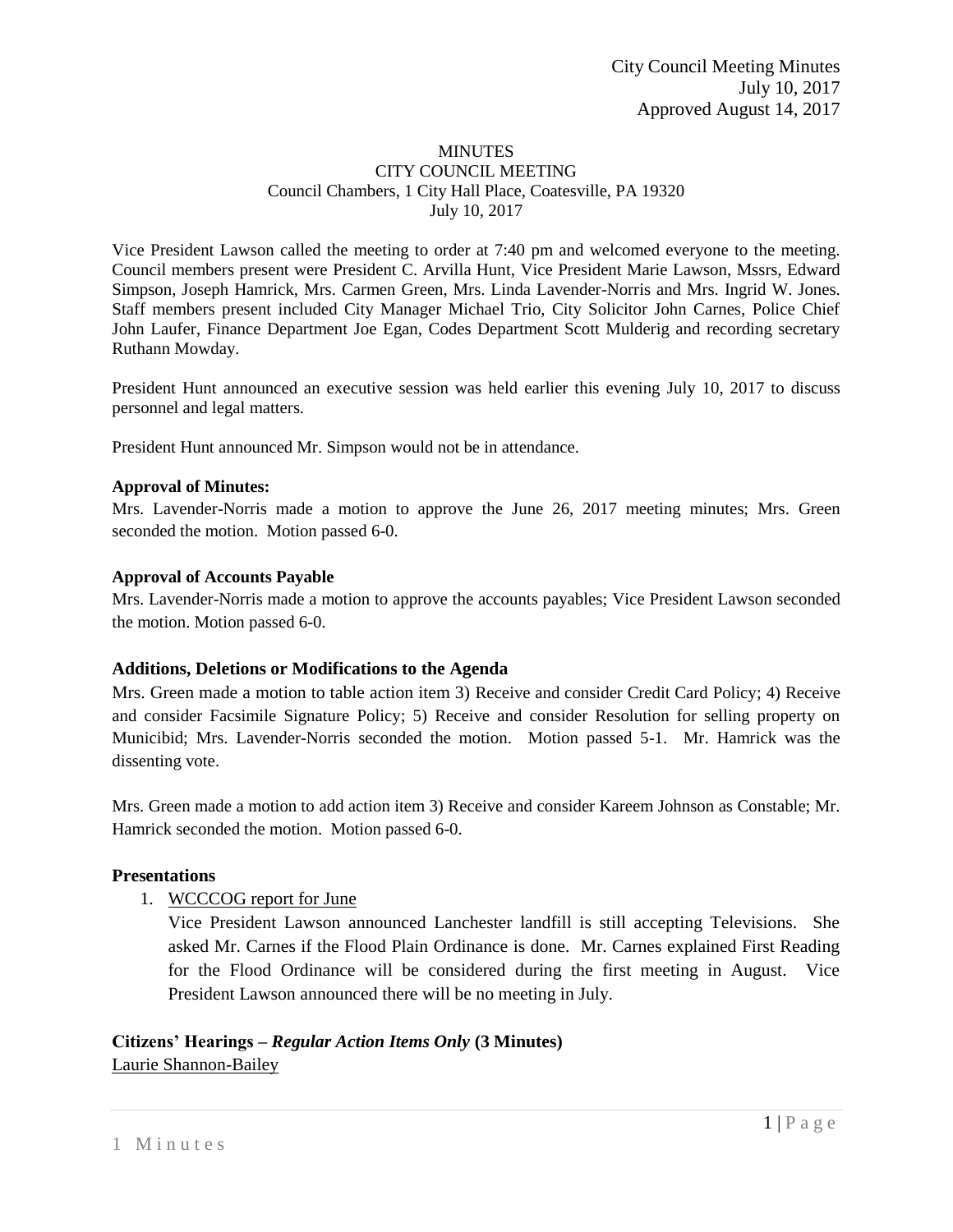Ms. Shannon-Bailey inquired about discussion item 5 and 6 regarding high grass and road conditions. She is in support of the efforts to beautify the City. There is a nasty pothole in the alley behind 131 South Third Avenue.

## Paul Evans

Mr. Evans asked when the last set of minutes will be posted on the website.

Mrs. Lavender-Norris made a motion to close citizens' hearings on regular action items only; Vice President Lawson seconded the motion. Motion passed 6-0.

## **Regular Action Items**

1. Receive and consider Second Reading and Adoption of an Ordinance authorizing the lease of the Olivet United Methodist Church parking lot located at North Third Avenue (Tax Parcel No. 16-5-88) pursuant to a long term (30 year) lease

Vice President Lawson made a motion to approve Second Reading and Adoption of an Ordinance authorizing the lease of the Olivet United Methodist Church parking lot located at North Third Avenue (Tax Parcel No. 16-5-88) pursuant to a long term (30 year) lease; Mrs. Green seconded the motion. Motion passed 6-0.

2. Receive and consider honorable discharge of Firefighter Michael Pawlowski to disability pension Mr. Carnes explained Mr. Pawlowski is currently out on disability. The City and Mr. Pawlowski have reached an agreement regarding the honorable discharge to disability pension.

Mrs. Lavender-Norris made a motion to approve the honorable discharge of Firefighter Michael Pawlowski to disability pension; Vice President Lawson seconded the motion. Motion passed 6- 0.

3. Receive and consider Kareem Johnson as Constable Mr. Hamrick explained Mr. Johnson was voted for Constable in the election and previously was a constable.

Mrs. Lavender-Norris made a motion to approve Kareem Johnson as Constable; Mrs. Green seconded the motion. Motion passed 6-0.

Vice President Lawson made a motion to close regular action items; Mr. Hamrick seconded the motion. Motion passed 6-0.

## **Discussion Item**

1. Meeting Minutes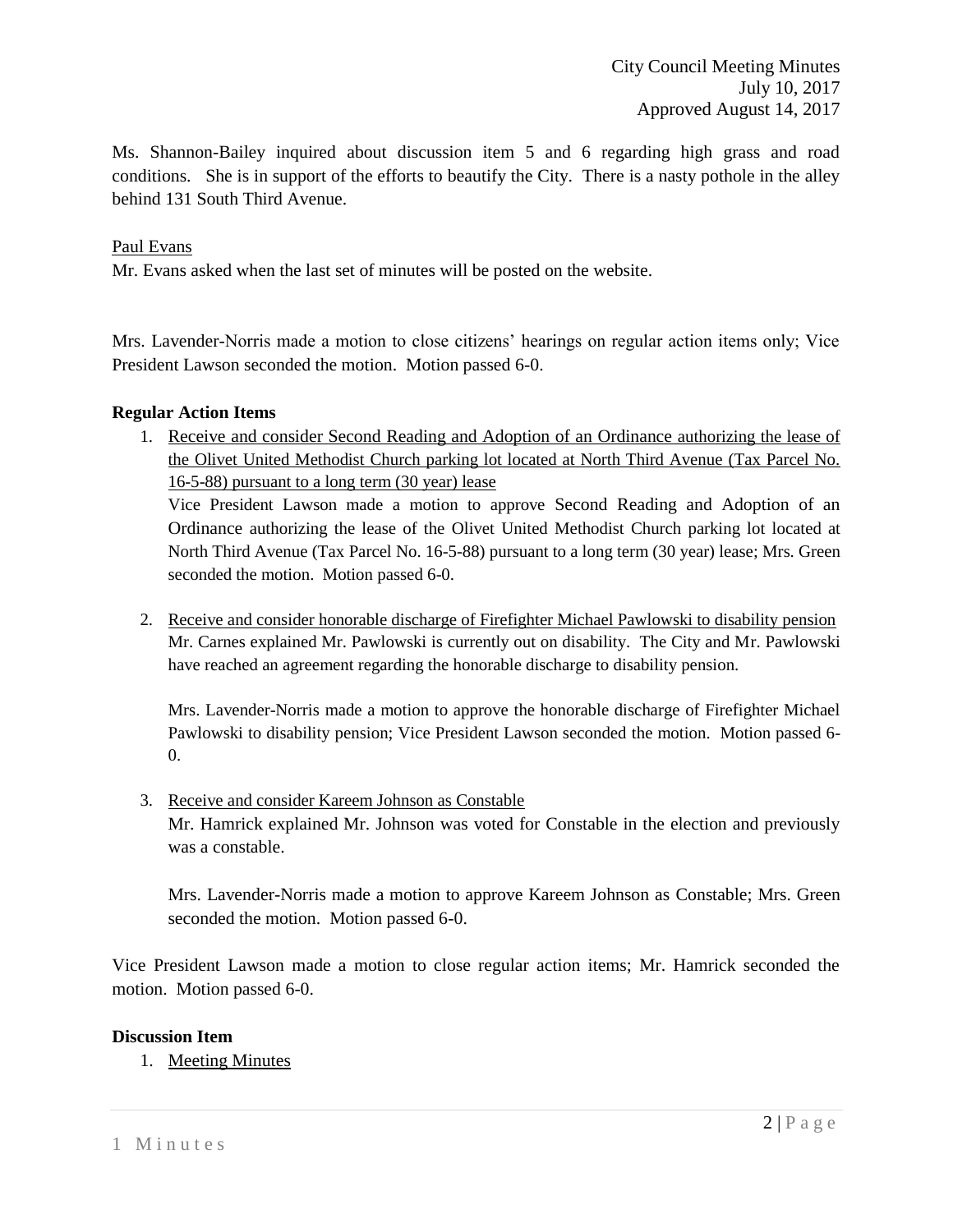Mr. Hamrick asked the Chief about providing better information on the tickets for citizens. Chief Laufer stated he would look into it.

# 2. Council Packets

Mrs. Green asked for the packets to be more informative, more documentation. The packets used to be more informative with all the relevant information for each item. Mrs. Lavender-Norris asked for more supporting information.

# 3. Advertising and signs ordinance

Vice President Lawson asked about advertising and the sign ordinance on what is permitted and what is not. Mr. Mulderig explained the sign cannot block the pedestrians and must be anchored down. Mrs. Lavender-Norris asked to provide a copy of the code to all the businesses. Mrs. Green stated we need to provide the businesses with the information so they have a better understanding. Mr. Mulderig announced no citations have been issued for sign violations.

# 4. Oak Street and parking on 400 Block Oak

Vice President Lawson announced there was an accident on Oak Street. People are asking for the area on 400 Block of Oak Street to be one side parking, only one car can go thru at a time. It is very tight. Chief Laufer stated he would look into it. Which side of the street would be the side for parking? There are homes on both sides.

# 5. High grass city wide and instant ticketing update

Vice President Lawson announced there are a lot of places/properties that look like jungles. At Cambria Terrace, you cannot see the signs. President Hun stated Church Street & Lincoln Highway parking lot looks horrible; Fleetwood and  $3<sup>rd</sup>$  Avenue grass is overgrown. Time limits need to be put on to get things done.

## 6. Road conditions – sink holes and uneven spaces

Vice President Lawson explained  $8<sup>th</sup>$  Avenue and Walnut Street is roped off. South  $4<sup>th</sup>$ Avenue there is a spot where the car sinks into. On Oak Street the pavement is sliding. Mrs. Lavender-Norris stated there are several issues on Coates Street. The entities fixing the roads need to be held accountable.

## 7. Certificate of appreciation

Vice President Lawson announced a car was broken down in the middle of an intersection. She stopped at Turkey Hill and two people came out along with herself and helped the people get the vehicle out of the intersection.

8. Certificate of Appreciation – Alpha Kappa Alpha – efforts in Palmer Park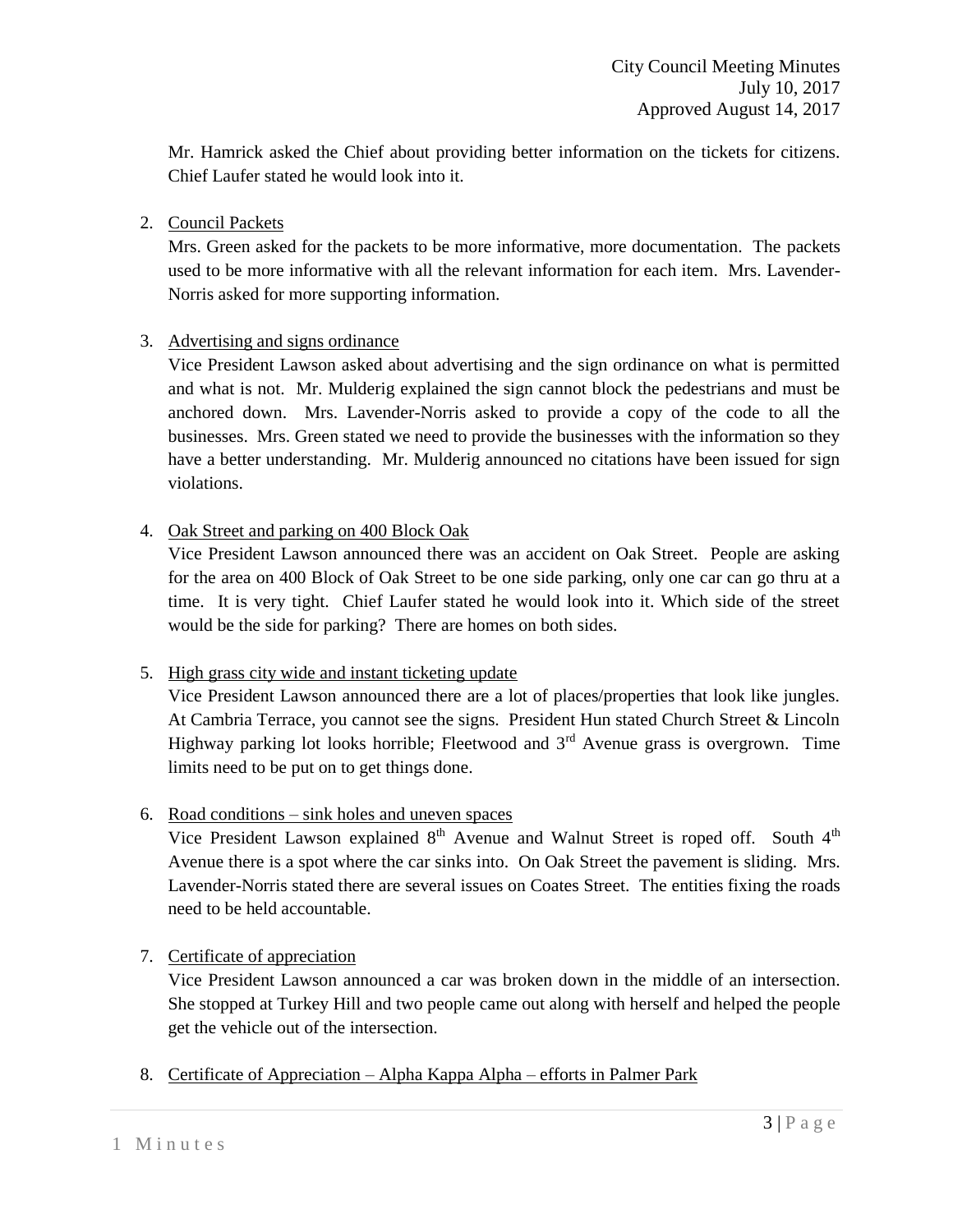Mrs. Lavender-Norris announced this the third year the sorority Alpha Kappa Alpha has cleaned up Palmer Park. They weed, purchase flowers, plant and mulch the park. We want to show them we appreciate them. President Hunt asked for information on Paul Palmer.

# **Solicitors Report**

Mr. Carnes announced he:

- Worked with the City Manager and the City team on the process of contracting the renovation of City Hall and the construction of District Court.
- Worked with the RDA and Olivet Methodist Church to revise the lease for the Olivet Methodist Church Parking Lot – for use by commuters, with repairs and improvements being supplied by grant funds.
- Reviewed various draft contracts and agreements and assisted with various miscellaneous matters involving litigation and enforcement and has assisted the City it's interpretation of codes, rules and regulations.

# **City Manager's Report**

Mr. Trio announced:

- He will be on vacation the rest of the week.
- The bids for the renovation demolition is tomorrow July 11, 2017.
- City Hall will be relocation to the Benner Building by mid-August
- The Codes Department received \$18,000 in permit fees \$4,000 net \$1,700 in enforcement fines.
- Scott will get the quality of life issues addressed

## **Citizens' Hearings –** *Non-Agenda Items Only* **(3 Minutes)**

## Laurie Shannon-Bailey

Ms. Shannon-Bailey thanked everyone for being part of Unity event. It is good utilizing our tax dollars to unify the love for our City.

## Fran Scamuffa

Ms. Scamuffa asked when the City will be getting an Assistant City Manager. She explained the City is diverse. She does not think there should be any racism, bigotry from any City Official at any time. Council asked Ms. Scamuffa to be more specific. She stated she would discuss with them after the meeting.

## Joel "Fonix" Moreinjo

Mr. Moreinjo thanked the City for Unity Day. Ms. Shannon Bailey invited the motorcycle clubs to attend the event. We want to continue to make the City proud. He announced the club would like to have a block party for a brother that passed away. He offered the clubs services to help clean up the City.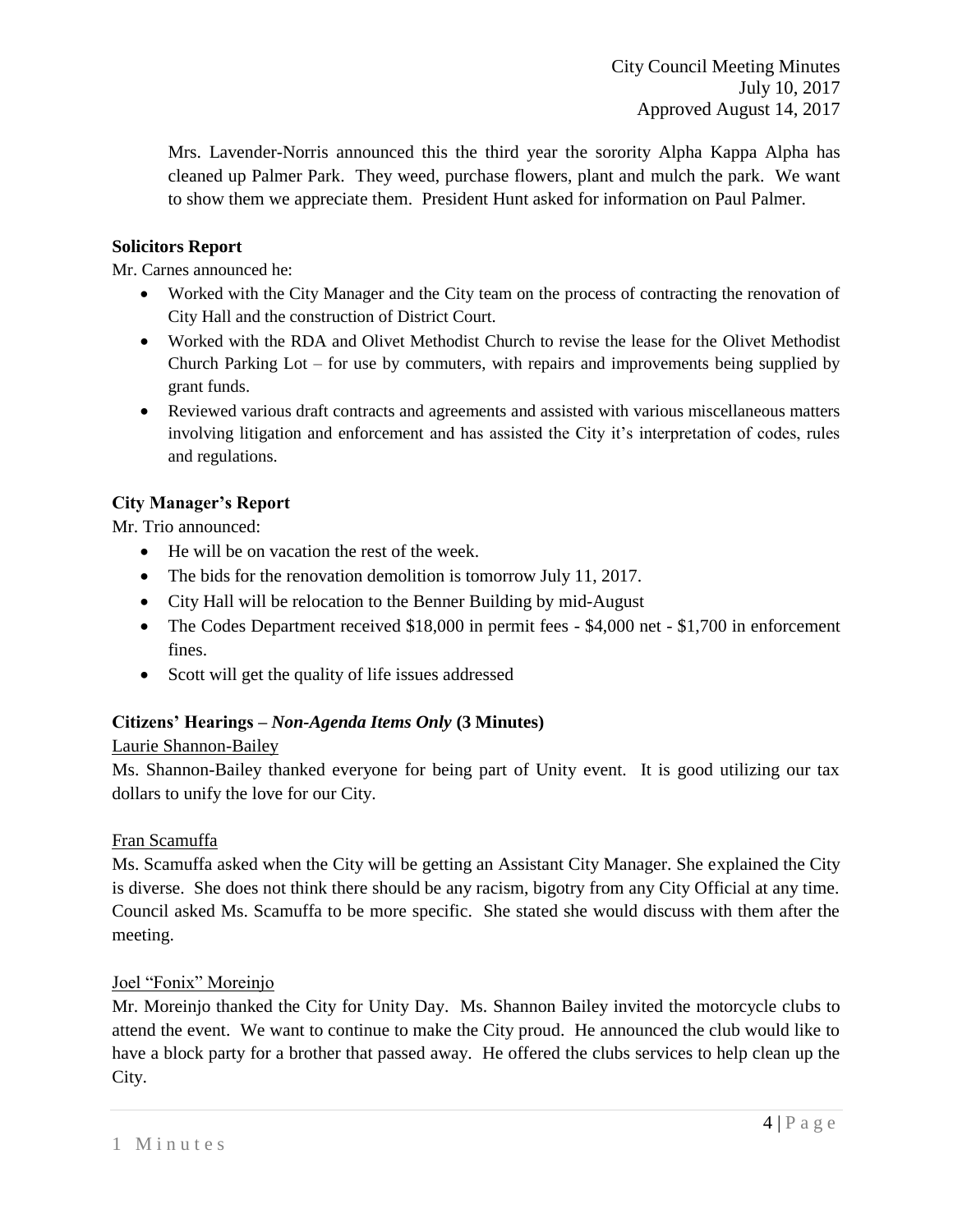# Nick Panagakos

Mr. Panagakos asked for more police presence in Millview. There is dirt bikes, speeding, littering and loitering and tempers are getting high in the area. He asked for a little TLC in the area. Vice President Lawson inquired about the soccer goals at the field, the City will move them to Ash Park.

## Kennya Dancell

Ms. Dancell asked that  $3<sup>rd</sup>$  Avenue and Fleetwood Street be maintained. The grass and weeds are overgrown. It would be nice to see people held accountable.

# Paul Evans

Mr. Evans announced he has not seen any un registered bike riders. He hopes the tranquility continues. He asked Chief Laufer about a program in the Daily Local News. He hopes Finance gets the quarterly reporting done.

## Deb Bookman

Ms. Bookman thanked everyone for attending Unity Day. It was the best one in 13 years. She saw so many Council Members, City Manager, Chief, Finance and Codes. It feels like the City is alive and moving forward in a positive way. She asked when posters will be up and advertising will begin for the Grand Prix. She asked where Commissions will meet during the renovation.

## Jamond Harris

Mr. Harris asked if there are areas for atv's and dirt bikes to ride. He noticed there have been a lot of people riding on the streets, which is not something that he and his friends do. Council explained the City does not have land for bike trails. They asked Mr. Harris and his friends to set up a meeting with the Chief.

Mrs. Lavender-Norris made a motion to close citizens' hearings on non-agenda items; Mr. Hamrick seconded the motion. Motion passed 6-0.

## **Special Events**

There were no special events at this time.

## **Council Comments**

Mr. Hamrick thanked the Committee and volunteers for Community Unity Day. It turned out to be a great day and the fireworks were good. He thanked everyone who stepped up and spoke at the podium this evening.

Mrs. Green announced Unity Day was a big success. She stated Coatesville is a diverse Community and full of wonderful people who get along. Hopefully, Ms. Scamuffa what is out there is an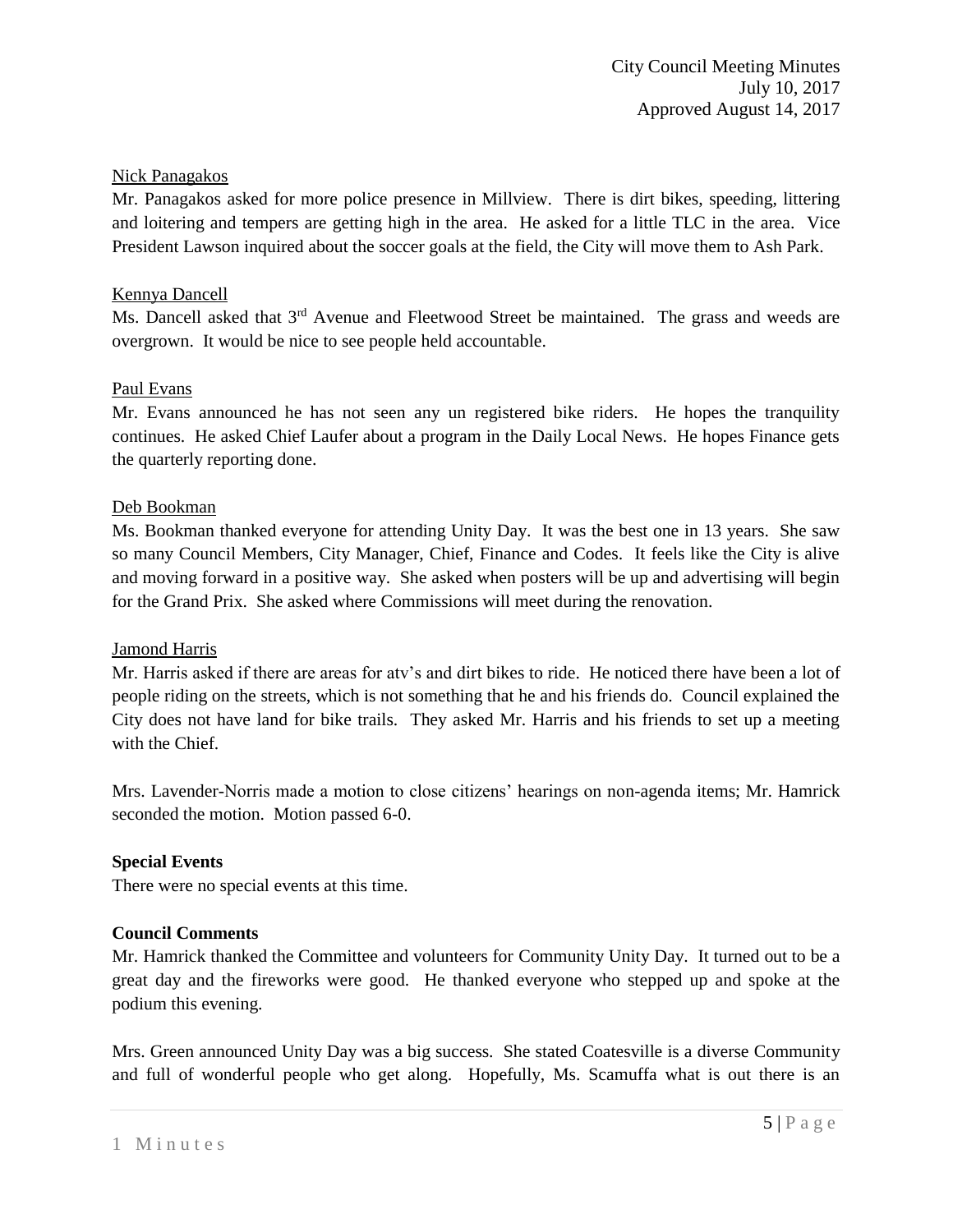oversight and whatever someone has done, hope it is a misunderstanding. Diversity in the City is an added benefit. Thank you for coming out to the meeting.

Mrs. Jones thanked everyone for attending the meeting and sticking it out until the end. It is good to see you. She attended Community Day for a little while off and on. Cannot stay out in sun for long periods of time due to health reasons. Unity Day was a nice little change. She told President Hunt that she may have information on Paul Palmer in her Black History Library at home. She quoted "In mass civil resistance leadership is essential. In individual civil disobedience every resistor is his own leader." By Mahatma Gandhi.

Mrs. Lavender-Norris thanked everyone for attending the meeting. She asked Mr. Trio for an update on the pools. Mr. Trio explained he spoke to the third parties and explained the City does not have the funding to fix the pools. Mr. Johnson explained that Mr. Talucci came and looked at the pools and will be providing a cost for the repairs. There is a lot of work required to get the pools into compliance. The  $9<sup>th</sup>$  Avenue pool should come out now. Mrs. Lavender-Norris explained that Palmer Park is being addressed. The pool is beyond repair. We are looking to go in another direction without the pool. The problems with pools closing is not just a problem in Coatesville. Pools are closing due to cost of running versus not enough revenue generated to maintain. There is not only diversity in the community but also there is diversity in my family also, it is who I am and I can joke about it all day long, I am not offended by that kind of stuff. We are not trying to get stuck in the negative light here, we are trying to accept one another for who we are, that make the difference, not the color. Thank you, have a good evening and God Bless.

Vice President Lawson everyone for coming to Unity Day. She has never seen as much positive press in the City for one event before. She explained she was so worried about having a new fireworks company. Wow, people were impressed with the new company. The fireworks were brighter. We are going to start planning next month for next year's event. Not wait until next year. There is a new company in the City and hopefully next year we will be able to host our own carnival. We support our own first, we support and work to keep it in our community. Thank you to the Motorcycle Club for bringing your bikes to Unity Day. She hopes the other bikers have a solution for riding their dirt bikes. Thank you to the Police Department, Public Works and the other departments who helped make Unity Day successful. Thank you staff for getting all the last minute stuff done.

President Hunt echoed Council's sentiments. She announced Layla Durrell is a State Finalist for the National US Miss Pre-Teen Pageant. Ms. Durrell is looking for sponsorship. If anyone is interested there are flyers available. She needs \$500 to qualify in the pageant. President Hunt announced Senior Day held by the Parks and Recreation Commission will be held at Ash Park on July 22, 2017 from 11 am to 2 pm. Kudos to everyone for Unity Day.

## **Adjournment**